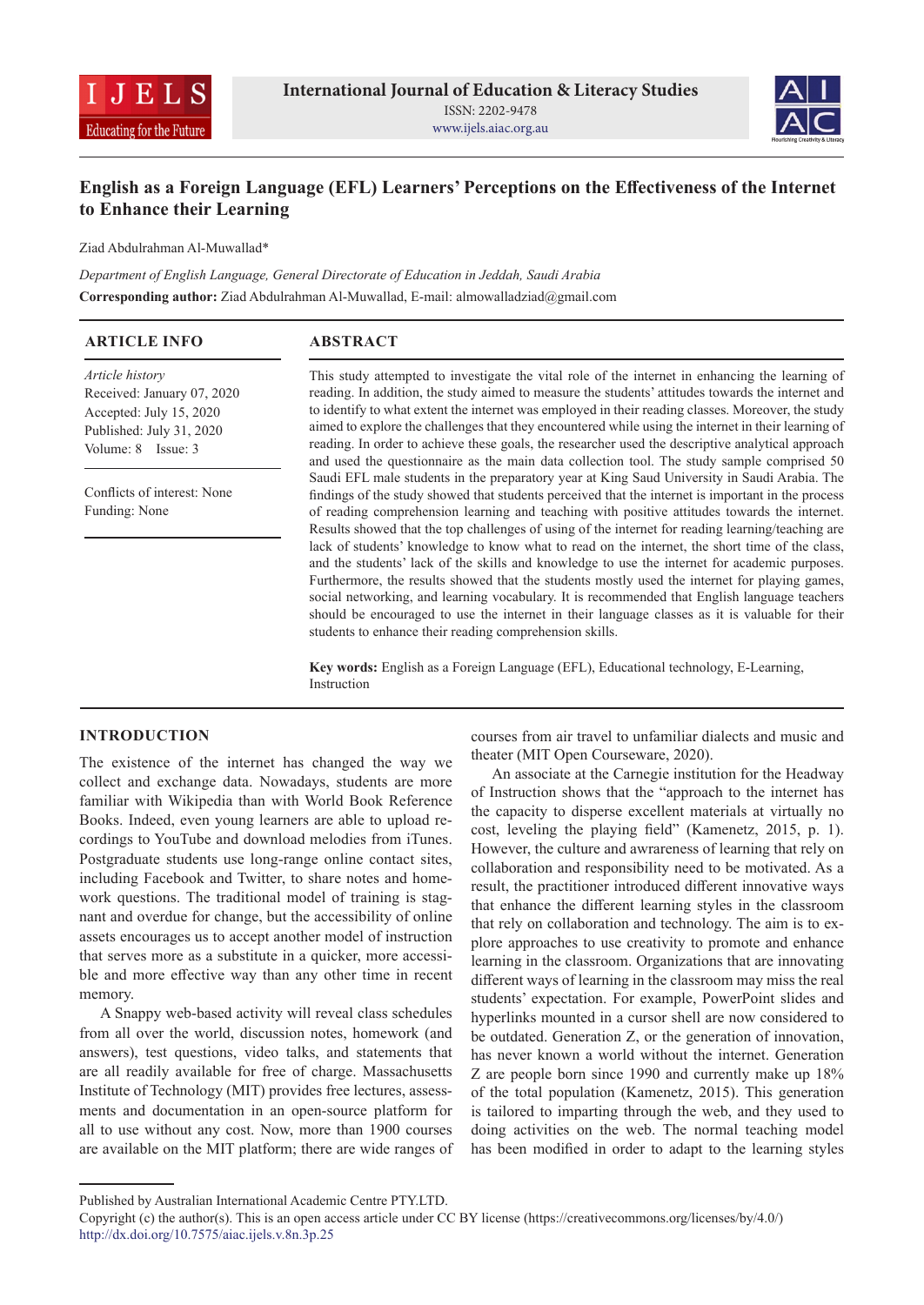of these students. The educational program that captures the specialized knowledge and enthusiasm of the current students can help to overcome any hindrance between students' desires and the course objectives. The suggested solutions provided in most of the websites do not seem to be effective to enhance reading skills of EFL learners. This is why the researcher aims to examine the role of the web in enhancing the reading ability of the EFL students in Saudi Arabia.

The actual experience of teaching reading indicates that secondary school students in Saudi Arabia are challenged with a variety of reading problems. They have a lack of comprehension of the reading process and most of their reading practices do not contribute to the growth of their cognitive and metacognitive abilities. As we transition from an instructive system that increases training to one that encourages learning, additional teaching strategies will be needed. The web is a fast, competent, and promptly accessible methodology for advancing innovation-based adaptation that expands instructive access in this manner. The learning process changes in all associations since the technology is changing rapidly. For the most part, joint effort, intercultural correspondence, availability and importance are advanced ideas in associations including advanced education organizations. There is a push to build the learning efficiency and information exchange and assistance. Innovation enhanced learning conditions improve learning experience by increasing student engagement, mutual effort and independence. This study is also intended to use the web to see to what degree the undergraduates can solve their difficulties and develop their ability to understand. Ultimately, the exam fills a scholastic gap by exploring the effect of the internet on enhancing the learning of Saudi EFL undergraduates.

#### **Objective**

This study aims to create awareness on the importance of utilizing the internet to enhance Saudi EFL Students' learning in the country. More specifically it aims to:

- investigate the impact of the web on the learning of Saudi EFL auxiliary school students;
- distinguish to what degree the web is utilized in their language classes to guide their understanding; and
- determine the difficulties that they experience while utilizing the web in their learning.

#### **Research Questions**

This study addresses the following research questions:

- 1. What is the aim of the internet in enhancing Saudi EFL students' learning of reading?
- 2. To what extent is the internet used in the learning of reading for Saudi EFL students?
- 3. What are the challenges that Saudi EFL students encounter in using the internet in the learning of reading?

## **LITERATURE REVIEW**

The Internet was once used solely for the distribution of data by the military. Scientists, governments and universities

used the network to exchange knowledge on research and development. Today, this global network serves as a data portal for various types of businesses and for private use (Joiner, et al., 2005).

In 2008, the number of internet users rose to 72.5 percent, with the United States ranked second among the number of internet users in the world behind China (Internet World Stats, 2008). Not unexpectedly, 86 percent of school students find themselves regular users of the internet and 76 percent report using multimedia while on the internet (Hughes & Dennison, 2008). The network is where college students are and what they use to communicate, socialize and assimilate knowledge. As educators, we should always develop and maintain a curriculum that appeals to today's visually focused student. The internet is one of the most spectacular developments of the past 50 years; indispensable to the way we live today. Thanks to the comprehensive and diverse usage of the network, companies in all sectors are introducing connectivity and workflow measures that require the benefit of the Net Education Institutions to make use of the large coverage and also a substantial return on the net's investment features to rapidly deliver a wide range of topics to their end users (i.e., students). This adaptation can involve the employment of multimedia and expose students to real-world technology skills within their classroom.

#### **Computer-Assisted Language Learning**

The internet itself is essentially a network of interconnected computers. Multimedia on the web use a multitude of applications to transmit information including animation, slideshows, instant messaging podcasts and video simulations; anything that incorporates text, graphics, animation, sound or video. Research has shown that multimedia have a positive impact on the websites (Ko & Ho, 2003).

As technology continues to advance, the integration of multimedia into college classrooms is not just a choice, but a requirement for core curriculum developers as they design courses for students in the 21<sup>st</sup> century. Understanding how to incorporate multimedia broadens the classroom boundaries (Simkins, Cole, Tavalin, & Means, 2002). Students are no longer limited to learning content from static outlets, such as textbooks or outdated websites. Therefore, multimedia and the internet enable students to access a learning environment rich in information and experience.

# **The Internet in Language Learning Utilizing Modern Technologies**

The invasion of the new and evolving technology means changes inside the classrooms and among the students who occupy them. Curriculum and education need to be improved so that teaching and learning can be dynamic and interactive. New technology enables students to view meetings, training, seminars, homework assignments, grade reports and other documents from their notebook computer. Multimedia allow students to become directly engaged in the learning process. As the demand for multimedia in the classroom continues to expand, so has there been a rising pressure on manufacturers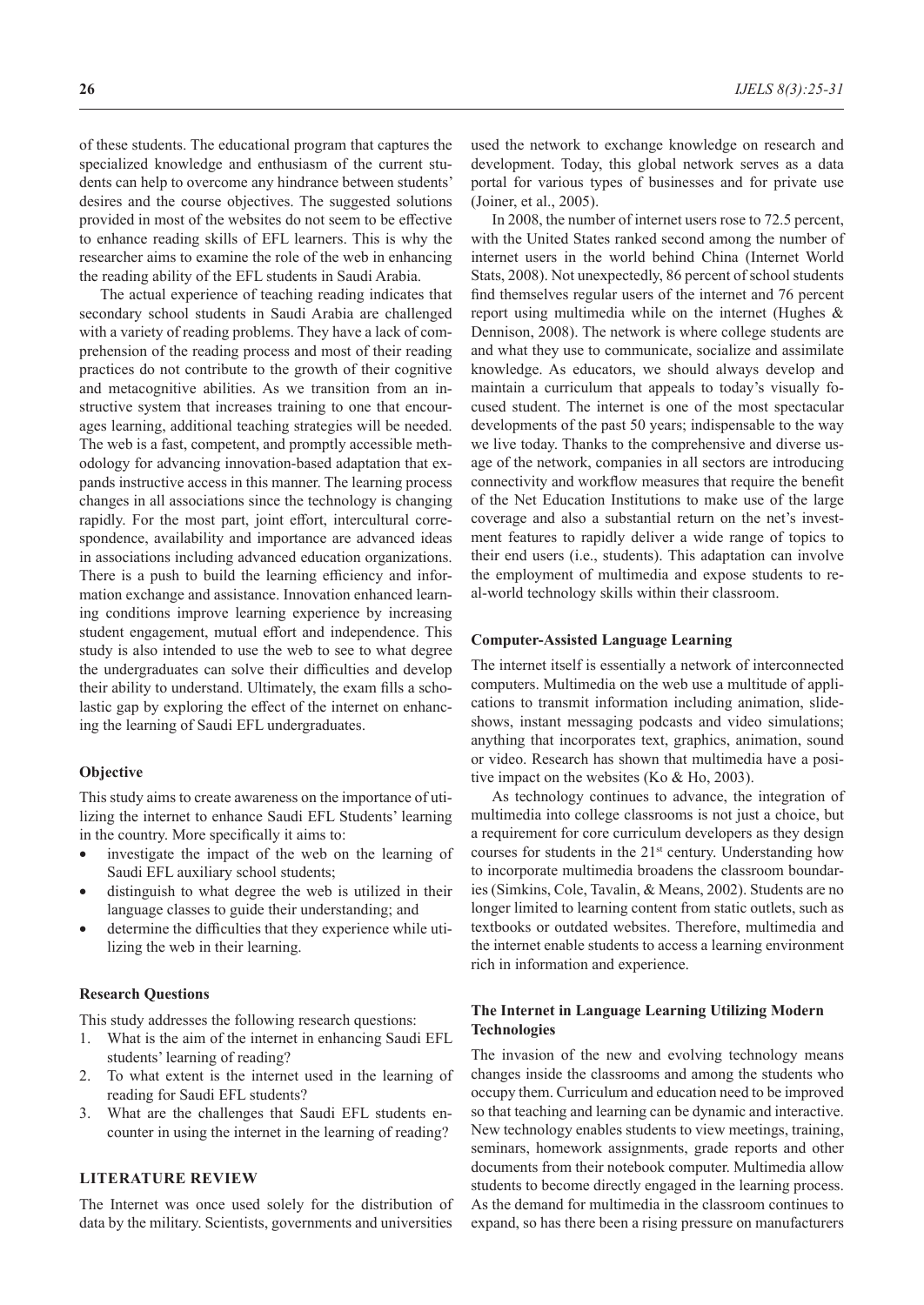to provide multimedia projectors specifically for classroom use versus the adaptation of business multimedia projectors (De Groot, 2002).

Many classrooms are now fitted with high-performance multimedia projectors that handle many connections over a long period of time. The generation of faculty students is more visually focused than their predecessors. Multimedia can help this community to understand abstract concepts by adding a visual component. Classroom instructors who do not rely solely on textbooks as their instruction delivery method may find that mixing multimedia within the classroom increase student awareness and focus, which could lead to increased satisfaction on the part of both the coed and therefore the instructor. Research has shown that there is little or no perceived difference between students ' learning achievement in a multimedia classroom and a standard classroom, but scholars in a multimedia classroom score teacher teaching efficiency much higher in a multimedia classroom than average (Deng & Yuen, 2010; Zhang, 2009).

It is important for pedagogy to change in tandem with changing technologies. Many educational institutions also concentrate on the basic teaching skills of their instructors by ensuring that their instructors have advanced expertise in their subject areas. Although content awareness is definitely a significant component of teaching, effective teachers also need to build a classroom atmosphere that encourages learning. In today's college classroom, i.e. technology integration. Technology training for educators is most often a demonstration of how to use brand-new technology, but rarely a strategy for educators to use these technologies in classrooms to facilitate learning. Multimedia on the internet will be used in the curriculum to provide transparency and feedback to students (Lachs, 2002). Classrooms today are also built-in computer classrooms or have a self-contained mobile presentation device like a smart card. Curriculum that may allow students to incorporate text, pictures, sound and animation into their assignments will help prepare today's students for the technologically challenging careers they will face in their future.

#### **EFL Reading in the Saudi Context**

The issue of L2 scrutinizing has been inspected in the Saudi demonstrating setting by different Saudi investigators. Alsamadani (2009) showed that there was no significant association between the Saudi EFL students' level of discernment and their use of frameworks. Al-Seweed (2000) found that users' level of language skills had an impact on the kind of word-dissenting strategies used by Imam University seniors in Saudi Arabia, highlighting the penchant of young and poor L1 users to use unmistakable control and countervailing frameworks.

Madkhali (2005) inspected the practicality of suggesting four techniques for evaluating the experience of the EFL Saudi female students and their reported use of these frameworks. The techniques taught were two "all around the world" methods: to find a law of contemplation and a gauge. The other two strategies were basic reasoning frameworks: assessment of words and theorizing of the ramifications of words. The findings of the analysis showed that the two planning social affairs (worldwide and basic reasoning) had undergone only non-significant change in their post-test. This indicates that the testing of the process preparation did not necessarily enhance their observation. In general, the students showed a decline in their perspective on the use of methods either in general or non-basic, with the exception of two systems that used data snippets and desired settings.

Mushait (2004) coordinated a further report investigating the association in the scope of L1 and L2 in Saudi students' examining philosophies. This evaluation investigated whether the possible effects on L2 Reading Comprehension (L2RC) of L1 getting cap, L2 vocabulary, and L2 sentence structure on L2 Reading Comprehension (L2RC) had an influence on the linguistic inconvenience of the works being studied in L2, on the one hand, and on the other hand, on L2 Language Capacity (L2LP) of the students. The report showed that L2LP does not simply influence the consequence of L2 examining, yet what is more the technique. The result moreover displayed that top-down examining systems distinctly affect L2RC, while bottom-up up strategies unfavorably affect it.

Al-Nujaidi (2003) revealed that Saudi EFL's first-year undergraduates indicate a low level of learning and a typical small vocabulary size (500-700 word families). In addition to two or three mechanisms, for example, which are important for testing, gathering, using typographical aids and studying the characteristics of substances, individuals have been classified using highest and moderate frequency control systems. In addition, the broad review was seen as a detested activity among EFL learners in Saudi Arabia.

# **METHODOLOGY**

In this section, the research design, data collection, variables definition with measurements, and hypothesis of the study will be presented. The data collection and analysis methods used in the study are presented.

#### **Research Design**

The current study used the descriptive analytical approach in order to describe and analyze the usage of the internet to enhance reading comprehension of Saudi EFL students. The study design constructed is cross-sectional following a survey method. The questionnaire was designed by relying on the literature and the researcher's observations.

The current study used the descriptive analytical approach in order to describe and analyze the usage of the internet to enhance reading comprehension of Saudi EFL students. The study design constructed is cross-sectional following a survey method. The questions of the survey were designed by rely on literature and researcher's observations.

#### **Participants**

The study sample comprised 50 male students whose ages ranged from 18 to 19 years old and were studying in the preparatory year at King Saud University in Saudi Arabia.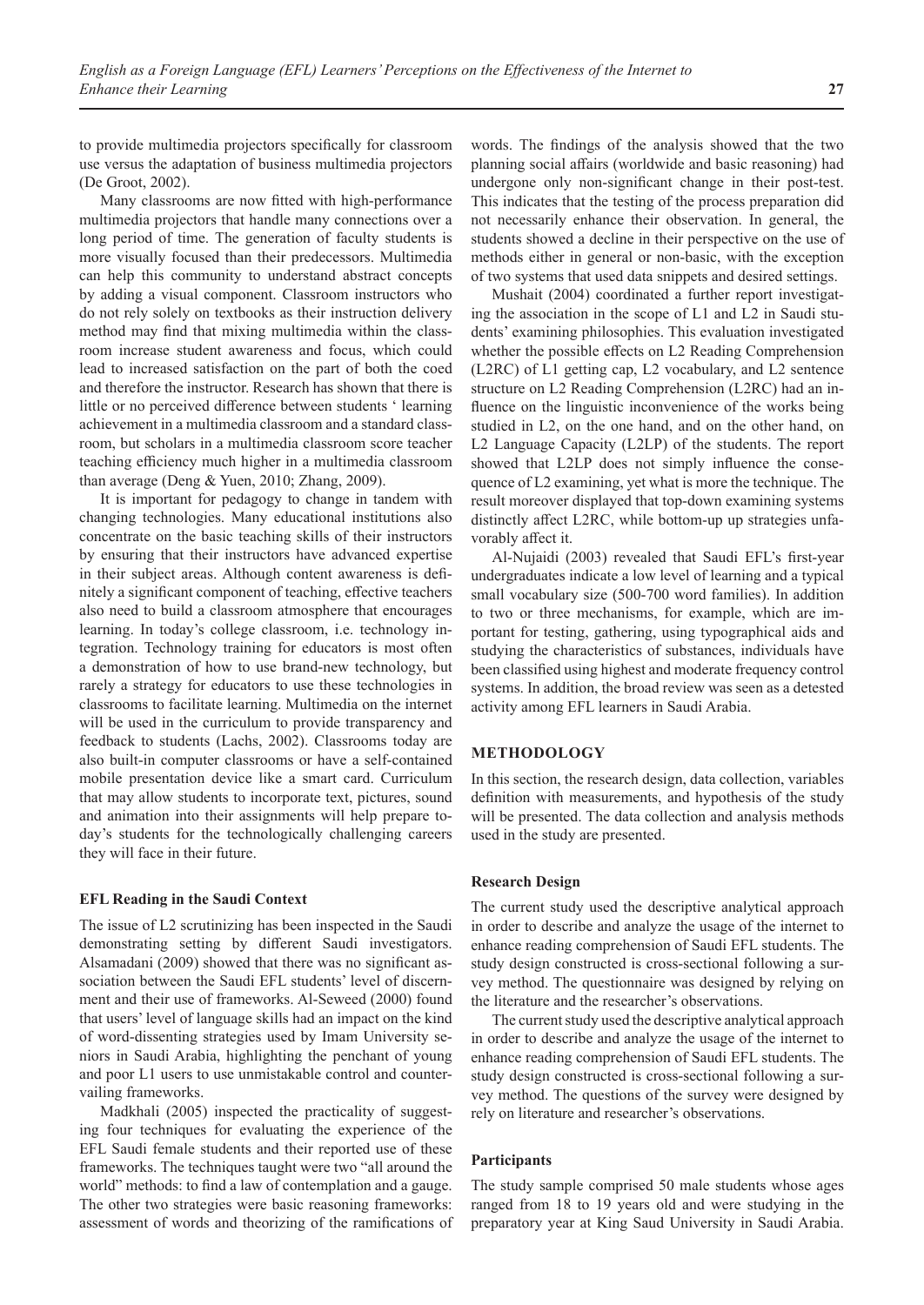Participants studied reading as a part of their English language course. They were regular students enrolled in the academic year 2018-2019. Their native language was Arabic and they studied English as a foreign language.

#### **Instrument**

To accomplish the primary targets of this investigation, the researcher utilized the survey as the fundamental information assortment technique. The five-point Likert scale survey is made out of three segments disseminated on 35 items targeting communicating the members' understanding. The survey was structured depending on the well-established literature related to the objectives of the study. In view of some of specialists' feelings and Pearson relationship coefficient, the instrument was validated to be a profoundly legitimate and appropriate instrument for application. The instrument was also tested for its internal reliability and an acceptable Cronbach's Alpha coefficient was observed.

### **Data Analysis**

In order to analyze the data, frequencies and percentages of the participants' responses were recorded for each statement in the questionnaire. Means and standard deviation for each statement were also extracted. The data were tabulated

in order to visually represent the responses in a clear way. Then, the findings were discussed and analyzed in light of the literature review.

## **RESULTS**

### **Internet and Students' Learning of Reading**

The first research question focused on the aim of the internet in enhancing Saudi EFL students' learning of reading. Table 1 shows the statistical analysis for participants' respective responses.

Table 1 shows that the Saudi EFL students have a positive attitude towards the use of the internet in enhancing their reading comprehension since the total mean is 3.94. Also, the majority of the participants agree that their reading skills are improved as a result of using the internet in their language class since they reach high acceptance rate of every statement.

#### **Use of the Internet in the Learning of Reading**

The second question investigated the extent to which the internet was used in the learning of reading by the Saudi EFL students. Table 2 shows the statistical analysis for participants' responses to the survey.

**Table 1.** Internet and saudi EFL students' learning of reading

|              | <b>No</b> Statements                                                                                                                                                                            |      | Responses (%)      |                |      |           |                               | <b>SD</b> |
|--------------|-------------------------------------------------------------------------------------------------------------------------------------------------------------------------------------------------|------|--------------------|----------------|------|-----------|-------------------------------|-----------|
|              |                                                                                                                                                                                                 | Sa   | $\mathbf{A}$       | <b>Ns</b>      | D    | Sd        |                               |           |
| $\mathbf{1}$ | It is easy for you to read on the internet.                                                                                                                                                     | 13.1 | 29.7               | 26.5           | 24.5 | 5.6       | 4.20                          | 0.97      |
| 2            | The web expands your inspiration to understand more.                                                                                                                                            | 51.0 | 37.6               | 4.9            | 4.2  | 2.3       | 4.31                          | 0.92      |
| 3            | The utilization of the web can make intelligent understanding conditions.                                                                                                                       | 22.2 | 32.0               | 20.9           | 18.0 | 6.2       | 3.46                          | 1.20      |
| 4            | The sight and sound utilized web is valuable for perusing.                                                                                                                                      | 53.9 | 33.3               | 8.8            | 3.3  | $\cdot$ 3 | 4.38                          | 0.81      |
| 5            | Web expands your craving to peruse in light of the fact that it empowers you to pick<br>your own sources and subjects.                                                                          |      | 56.5 28.1          | 6.9            | 6.2  | 2.0       | 4.31                          | 0.98      |
| 6            | This web-based perusing task empowers you to build up your capacity to assess as you<br>need to survey the data that you get from different sources to achieve the undertaking.                 | 23.2 |                    | 29.7 31.7 12.1 |      | 3.3       | 3.58                          | 1.07      |
| 7            | The web empowers you to fabricate self-assurance as it enables you to control<br>everywhere throughout the learning procedure.                                                                  | 46.7 | 40.5               | 7.5            | 4.6  | .7        | 4.28                          | 0.84      |
| 8            | Web expects you to peruse different genuine messages on the point that interests<br>you in various sites, so it encourages you to build up your understanding abilities.                        |      | 43.1 32.4 15.7 4.6 |                |      | 4.2       | $4.06$ 1.07                   |           |
| 9            | Web empowers you to profit by pictures, photos, recordings, and so on so it causes<br>you to comprehend legitimate perusing materials effectively.                                              |      | 36.6 39.2 8.5 10.5 |                |      | 4.9       | 3.92                          | 1.15      |
| 10           | Web empowers you to work agreeably in gatherings, so it gives a chance to share<br>and talk about what you read.                                                                                | 49.0 |                    | 32.7 10.5 6.5  |      | 1.3       | 4.22                          | 0.96      |
| 11           | You experience issues in perusing on the web as you don't realize well how to look<br>on the internet.                                                                                          | 6.9  |                    |                |      |           | 15.0 16.0 32.0 29.4 3.38 1.24 |           |
| 12           | The undertaking is hard for you as you experience issues in arranging the all<br>learning procedure (choosing the subject, deciding the internet-based assets, the<br>item, and the procedure). | 9.5  |                    |                |      |           | 14.1 20.9 35.9 19.0 3.59 1.22 |           |
| 13           | You need to utilize the web in understanding class.                                                                                                                                             | 4.6  | 7.2                | 8.8            | 35.6 | 43.1      | 3.94                          | 1.11      |
| 14           | You accept that the web is gainful to building up your understanding aptitudes.                                                                                                                 | 51.0 | 37.6               | 4.9            | 4.2  | 2.3       | 4.31                          | 0.92      |
| 15           | Perusing the web is agreeable.                                                                                                                                                                  | 51.3 | 35.9               | 7.5            | 4.2  | 0.3       | 4.35                          | 0.82      |
| Total mean   |                                                                                                                                                                                                 |      |                    |                | 3.94 |           |                               |           |

KEY: Sa= strongly agree, A= Agree, Ns= not sure, D= disagree, Sd= strongly disagree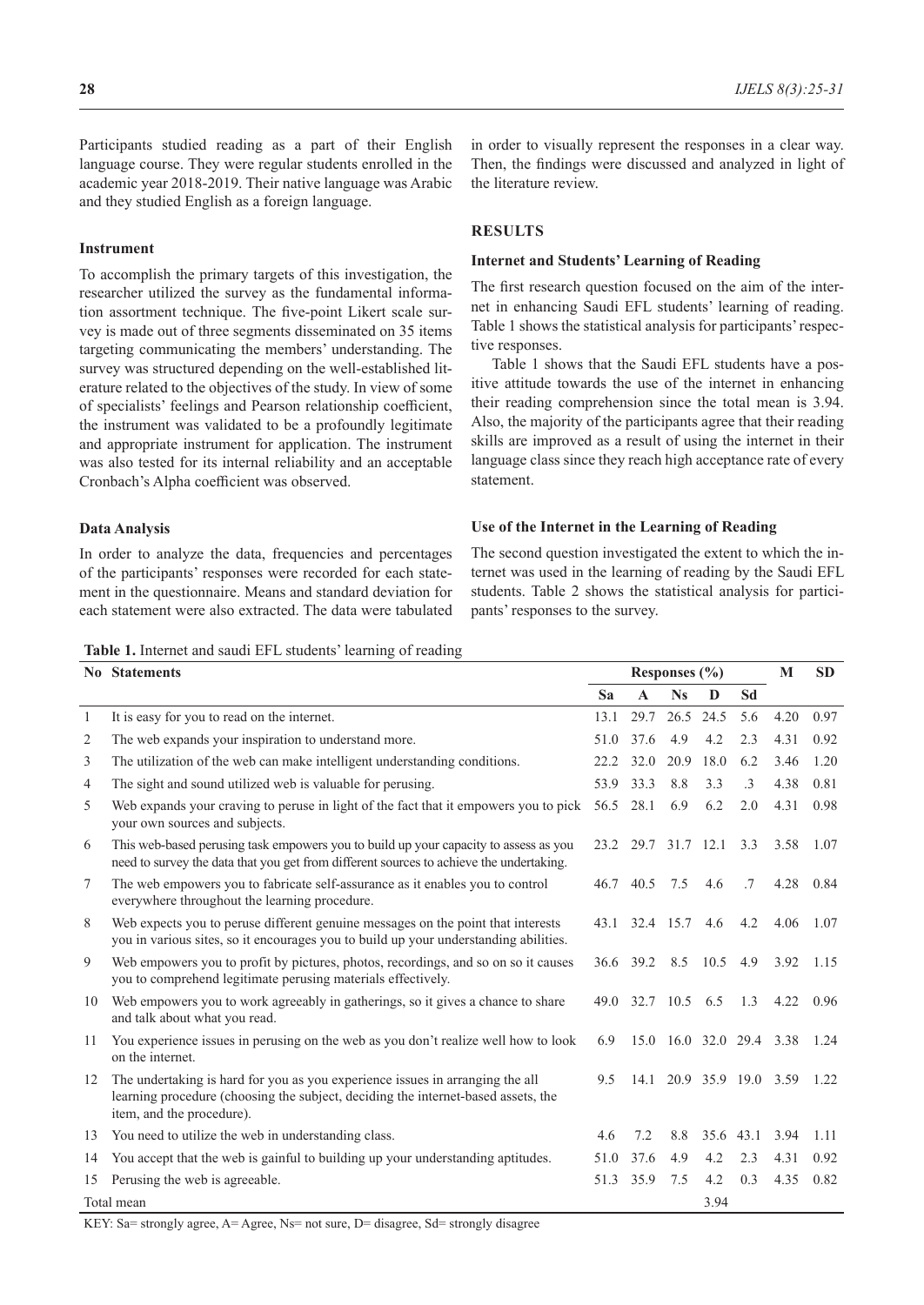Table 2 shows that the Saudi EFL students have a positive attitude towards the use of the internet for learning reading since the total mean is 3.77. Also, the majority of the participants agree that their reading skills are improved as a result of using the internet in their language class since they reach high acceptance rate of every statement.

## **Challenges in using the Internet**

The third question dealt with the challenges encountered by the Saudi EFL students while using the internet in the learning of reading. Table 3 shows the statistical analysis for participants' responding to the survey which represent the response for

Table 3 shows that the Saudi EFL students have a positive attitude towards the Challenges in using the internet since the total mean is 3.75. Also, the majority of the participants agree that they did not have a challenges in using the internet since they reach high acceptance rate of every statement.

# **DISCUSSION**

Data were obtained from questionnaires collected from 50 students. The findings suggest that the web is helpful in building up students' capacity to learn, as it enables students to analyze trustworthy material and to carry out knowledge-based experiments in the convincing environment of the internet at home or at school. It can be assumed that students can feel convinced because they have a chance to think exclusively at their own rate. Likewise, they are enabled to benefit from the insightful open doors that the internet provides. For example, a few students indicated that when they experienced an obscure word, they looked it up

**Table 2.** Students' use of the internet for learning reading

| No.        | <b>Statements</b>                                                                                                                                             | Responses $(\% )$ |                     |               | M                  | <b>SD</b>       |                          |           |
|------------|---------------------------------------------------------------------------------------------------------------------------------------------------------------|-------------------|---------------------|---------------|--------------------|-----------------|--------------------------|-----------|
|            |                                                                                                                                                               | Sa                | $\mathbf{A}$        | <b>Ns</b>     | D                  | Sd              |                          |           |
| 1          | The teacher gives you reading passages to read online.                                                                                                        | 35.3              |                     | 45.4 14.1     | 3.6                | 1.3             | 4.10                     | 0.87      |
| 2          | The teacher use blogs and twitter messages as materials in your reading class.                                                                                | 26.8              | 34.3 21.6 13.7      |               |                    | 3.6             | 3.67                     | 1.12      |
| 3          | The teacher asks you to send short messages and to read each other's comments<br>(e.g. on Twitter).                                                           | 30.7              |                     |               | 41.2 12.4 11.4 3.9 |                 | 3.84 1.11                |           |
| 4          | In your understanding class, students utilize cell phones for interpersonal interaction<br>in English (for example English social collaboration on Facebook). |                   | 51.3 35.9 7.5       |               | 4.2                | 0.3             |                          | 4.35 0.82 |
| 5          | In your understanding class, students utilize the cell phone for a language trade, for<br>example, to talk in English on the telephone.                       |                   | 52.9 35.3 8.5       |               | 2.6                | $.7\phantom{0}$ |                          | 4.37 0.80 |
| 6          | You regularly utilize online lexicons for learning English jargon.                                                                                            |                   | 36.6 32.4 15.7 12.1 |               |                    | 2.9             | 3.88                     | 1.12      |
| 7          | In your understanding class, you utilize the cell phone to mess around, similar to<br>crossword bewilders.                                                    | 30.7              |                     |               | 39.9 15.7 10.8     | 2.6             | 3.86 1.06                |           |
| 8          | The textbook activities require you to get information by reading on the internet.                                                                            | 34.0              |                     | 30.7 22.5 9.5 |                    | 3.3             | 3.83                     | 1.10      |
| 9          | The teacher asks you to summarize reading passages on the internet.                                                                                           | 25.2              | 29.7                | 11.8          | 19.9               |                 | 13.1 3.34                | 1.39      |
| 10         | The teacher gives your audio and text materials in the class to read on the internet.                                                                         | 8.2               |                     |               |                    |                 | 15.7 17.6 35.6 21.9 2.52 | 1.23      |
| Total mean |                                                                                                                                                               |                   |                     |               | 3.77               |                 |                          |           |

KEY: Sa= strongly agree, A= Agree, Ns= not sure, D= disagree, Sd= strongly disagree

| Table 3. Challenges in using the internet |  |  |
|-------------------------------------------|--|--|
|                                           |  |  |

|            | No Statements                                                                                |       | Responses $(\% )$ |                             |                |           |                               | <b>SD</b> |
|------------|----------------------------------------------------------------------------------------------|-------|-------------------|-----------------------------|----------------|-----------|-------------------------------|-----------|
|            |                                                                                              | Sa    | A                 | Ns.                         | D              | Sd        |                               |           |
|            | The teacher does not know how to use internet in the class.                                  | 7.8   | 11.4              | 11.4                        | 31.0 37.6 3.65 |           |                               | 1.28      |
|            | There is no internet in the class.                                                           | 6.9   | 15.0              |                             |                |           | 16.0 32.0 29.4 3.38 1.24      |           |
| 3          | Slow internet speed.                                                                         | 9.5   | 14.1              |                             |                |           | 20.9 35.9 19.0 3.59 1.22      |           |
| 4          | Internet connectivity problems.                                                              | 4.6   | 7.2               |                             |                |           | 8.8 35.6 43.1 3.94 1.11       |           |
| 5          | Students' non-use of internet.                                                               | 16.3  |                   |                             |                |           | 32.0 17.3 16.7 17.3 3.13 1.35 |           |
| 6          | High costs of the internet.                                                                  |       | 21.2 21.9         | 12.4 25.2 18.0 3.03         |                |           |                               | 1.44      |
| 7          | The time of the lesson is very limited to learn and perform activities through the internet. | 11.1  |                   | $17.0$ $20.6$ $29.7$ $21.2$ |                |           | 4.67                          | - 1.29    |
| 8          | Students' lack of skill/knowledge to use the internet for academic purposes.                 | 51.0  | 37.6              | 4.9                         | $4.2\quad 2.3$ |           | 4.31 0.92                     |           |
| 9          | Students do not know what to read.                                                           | 53.9  | 33.3              | 8.8                         | 3.3            | $\cdot$ 3 | 4.38 0.81                     |           |
| 10         | Students do not like to use the internet in learning.                                        | 22.2. | 32.0              | 20.9                        |                |           | 18.0 6.2 3.46 1.20            |           |
| Total mean |                                                                                              |       |                   |                             | 3.75           |           |                               |           |

KEY: Sa= strongly agree, A= Agree, Ns= not sure, D= disagree, Sd= strongly disagree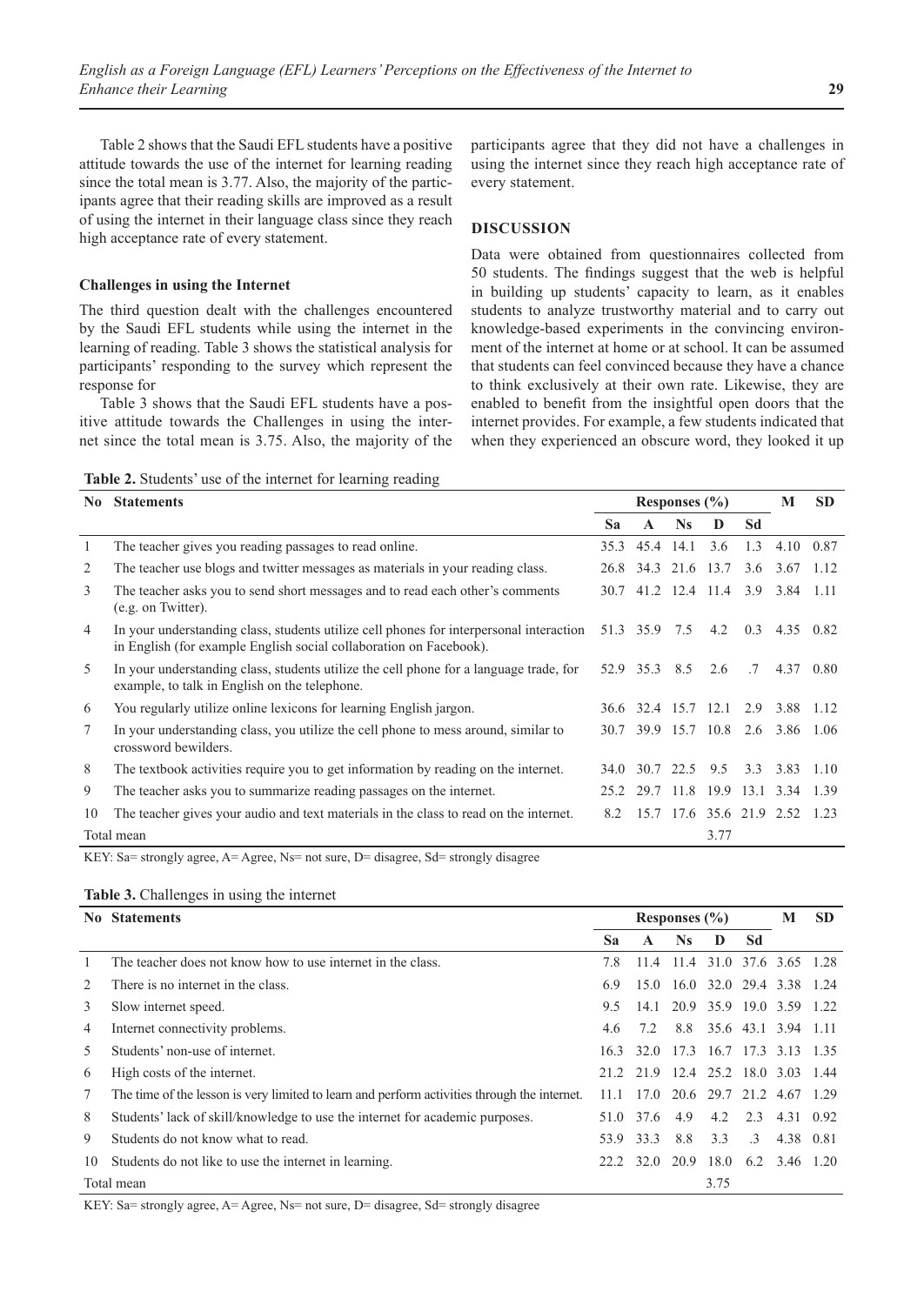online and checked how this word is used in a variety of settings.

Moreover, it was found that the internet can sometimes distract the EFL learners. As Zeng and Takatsuki (2009) contend, students and instructors ought to be aware of the distractive nature of online environment and seek approaches to overcome these hindrances. One of the difficulties that must be expelled by EFL instructors during the class is students' utilization of the web for non-scholastic exercises. This relates to what Chaka (2009) reasoned that EFL students need to realize how to manage web sources.

Overall, the findings of the study indicate that students have constructive attitudes towards all reading activities on the internet. They like internet-based activities and find them fascinating and enjoyable. In addition, students assume that all reading activities on the internet improve their desire to read and that these activities are helpful in improving their reading comprehension skills.

## **CONCLUSION**

The notion that technology should be integrated into the classroom is not a new phenomenon. When emerging technologies advance, educators are also willing to find ways to assimilate these advancements in their classrooms. Those same educators often find it challenging to connect emerging technology to the conventional view of learning in the classroom. In order to be effective in integrating technology into the classroom, teaching must be seen as a way to promote learning and to see learning as a set of processes that lead us to change behavior in the quest for new knowledge. Using the web as a distribution tool to deliver rich multimedia content from the facilitator to the learner is one way to build a dynamic classroom experience.

## **REFERENCES**

- Al-Nujaidi, A. (2003). *The relationship between vocabulary size, reading strategies, and reading comprehension of EFL learners in Saudi Arabia* [Unpublished doctoral dissertation], Oklahoma State University Stillwater.
- Alsamadani, H. (2009). *The Relationship between Saudi EFL College-Level Students' Use of Reading Strategies and Their EFL Reading Comprehension*. A published doctoral dissertation. College of Education of Ohio University, USA.
- Al-Seweed, M. (2000). *The effects of proficiency and training on the word-solving strategies of Arab EFL readers* [Unpublished doctoral dissertation], University of Essex, UK.
- Chaka, C. (2009). Gender, Identity, and Language Use in Web Discussion Forum and Mobile Phone Txt Messages. *Multidisciplinary Journal of Gender Studies*, *5*(3), 1126. DOI: 10.17583/generos.2016.1477
- De Groot, E. V. (2002). Learning through interviewing: Students and teachers talk about learning and schooling. *Educational psychologist, 37*(1), 41-52.
- Deng, L., & Yuen, A. H. (2010). Exploring the role of academic blogs in a blended community: An integrative ap-

proach. *Research and Practice in Technology Enhanced Learning, 5*(2), 53-71.

- Dudeney, G. & Hockly, N. (2007). *How to teach with technology.* England: Pearson Education Limited.
- Finley, K. (2020). The Internet Archive Is Making Wikipedia More Reliable. Retrieved 9 April 2020, from https://www.wired.com/story/internet-archive-wikipedia-more-reliable/
- Freiermuth, M. R. (2001). Native speakers or non-native speakers: Who has the floor? Online and face-to-face interaction in culturally mixed small groups. *Computer Assisted Language Learning, 14*(2), 169–199.
- Geary, P. (2006). Every Child a Reader: A National Imperative. Retrieved from Wilson Web Database.
- Giddens, A. (1991). *Modernity and Self-Identity: Self and Society in the Late Modern Age*. Cambridge: Polity Press.
- Goodman, Y., & Burke, C. (1980). *Reading Strategies: Focus on Comprehension*. New York: Richard C. Owen Publishers, Inc.
- Hansfield, L., Dean, T. & Chelocha, K. (2009). Becoming critical consumers and producers of text: Teaching literacy with web 1.0 and web 2.0. *The Reading Teacher, 63*(1), 40-50.
- Herring, S. (1996). Introduction, In Herring S. (ed.), *Computer-Mediated Communication: Linguistic, Social and Cross-Cultural Perspectives* (pp. 1-10), Amsterdam, John Benjamins.
- Hughes, S., & Dennison, C. (2008, July). Progress in Prevention: How Can We Help Patients Seek Information on the World Wide Web? An Opportunity to Improve the Net Effect. *Journal of Cardiovascular Nursing*, *23*(4), 324-325.
- Joiner, R., Gavin, J., Duffield, J., Brosnan, M., Crook, C., Durndell, A.,… & Lovatt, P. (2005). Gender, Internet identification, and Internet anxiety: Correlates of Internet use. *Cyber Psychology & Behavior, 8*(4), 371-378.
- Kamenetz, A. (2015). *The Test: Why Our Schools are obsessed with Standardized Testing–But You Don't Have to Be*. Public Affairs.
- Ko, L. C., & Ho, J. F. (2003). The effect of multimedia development on effective distance education delivery. In *Society for Information Technology & Teacher Education International Conference* (pp. 370-373). Association for the Advancement of Computing in Education (AACE).
- Lachs, L. (2002). *Vocal tract kinematics and cross modal speech information* [Doctoral dissertation], Indiana University.
- Madkhali, S. (2005). *Effects of training ESL Saudi female students on some reading strategies* [Unpublished dissertation], Ball State University Muncie.
- Mushait, S. (2004). *The relationship of L1 reading and L2 language proficiency with the L2 reading comprehension and strategies of Saudi EFL university students*  [Unpublished doctoral dissertation], University of Essex, UK.
- Open Courseware, M. (2020). MIT Open Courseware | Free Online Course Materials. Retrieved 22 April 2020, from https://ocw.mit.edu/index.htm